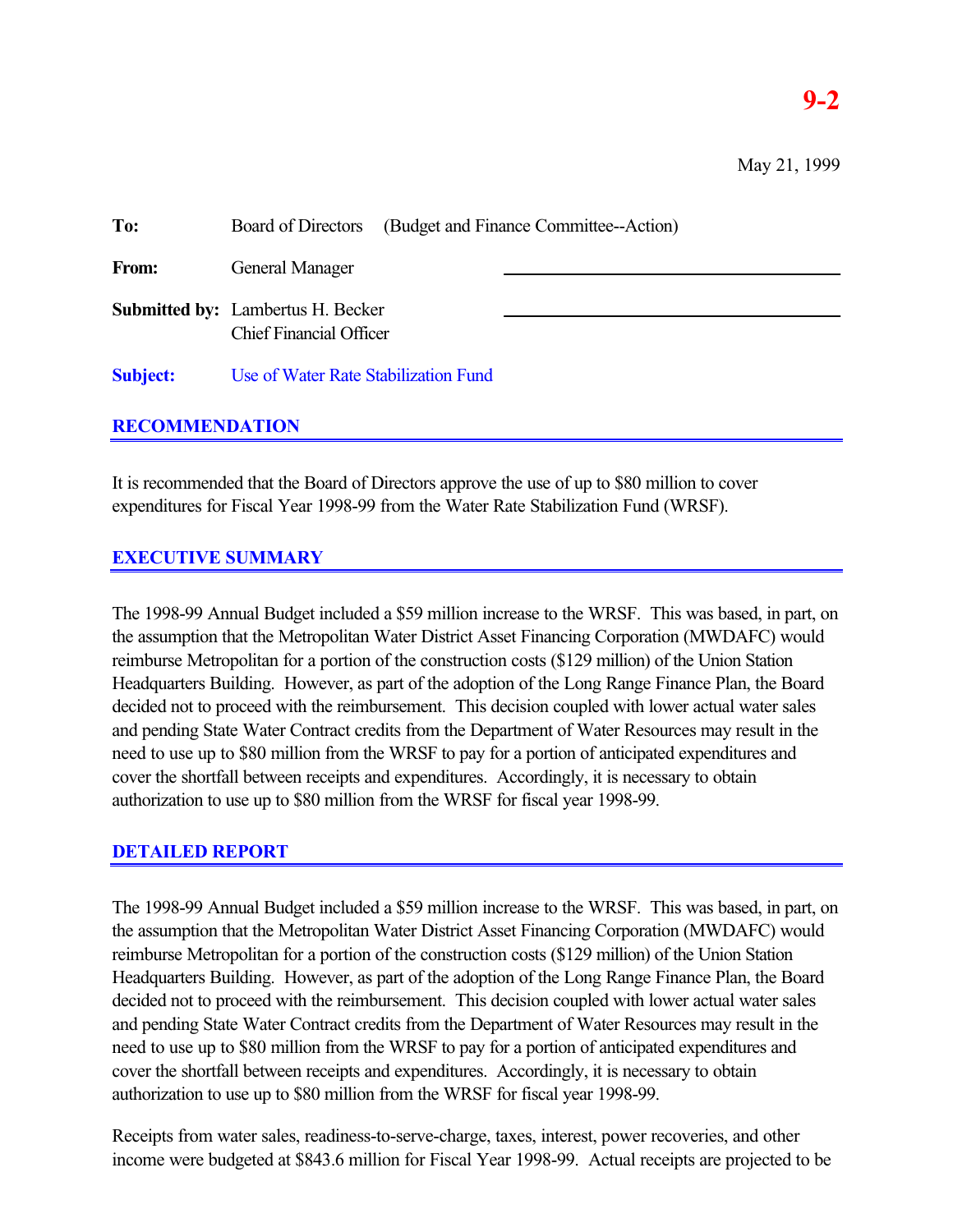\$804.6 million, a variance of \$39.0 million. This is primarily due to lower water sales than budgeted. The extremely low water sales for the current year are the result of the unusually high precipitation received in Southern California in 1998 that filled surface water reservoirs and groundwater basins in Southern California. Full local surface and groundwater reservoirs coupled with the projected supplies available to the City of Los Angeles from the Los Angeles Aqueduct has resulted in substantially lower water sales for 1998-99 and, consequently, lower estimated revenues. Cash year (May - April) water sales were budgeted at 1.6 million acre-feet and actual sales are projected to be 1.48 million acre-feet, a reduction of approximately 120,000 acre-feet.

Expenditures, excluding construction financed through debt proceeds and PAYG reserves, are estimated to be \$879.4 million. This is substantially over the budgeted amount of \$761.2 million. The variance is related to the Union Station Headquarters financing assumptions as stated earlier.

Construction expenditures are projected to be \$34.2 million more than the 1998-99 estimate and will be financed with debt proceeds. This variance is mainly due to the timing of payments to contractors working on the Inland Feeder Project. Since there has been better than anticipated construction progress on the Inland Feeder Project, payments planned to be made in fiscal year 1999-2000 are being made in the current fiscal year. It should be noted that all capital project expenditures are within their respective appropriation amounts.

Adjustments to reserves are projected to be approximately \$27.3 million less than budget. It is anticipated that adequate cash will be on hand to meet bond reserve requirements at June 30, 1999, therefore, no transfer from the WRSF will be required for this purpose.

Based on these estimates, it is expected that approximately \$68 million from the WRSF will be required to make up the shortfall between receipts and expenditures for fiscal year 1998-99. Per the 1998-99 Annual Budget, Metropolitan was scheduled to receive approximately \$63.7 million in State Water Contract credits from the Department of Water Resources (DWR) this fiscal year. To date, \$60.2 million have been received. Last month, Metropolitan received notification from DWR that, in addition to the \$63.7 million budgeted, an additional \$11.2 million in credits would be paid by June 30, 1999. The additional credits are primarily associated with the wet hydrology of 1998 which resulted in higher power sales and lower State Water Project unit power costs for Metropolitan and other contractors. However if for some unforeseen circumstances, Metropolitan does not receive all of the scheduled credits this fiscal year, it may be necessary to use up to \$80 million in WRSF to cover the shortfall between receipts and expenditures. Therefore, it is requested that the Board authorize the use of up to \$80 million from the WRSF this fiscal year.

The balance in the WRSF as of June 30, 1999, after the draw, is projected to be between \$135 million and \$147 million. Total reserves (WRSF and Revenue Remainder Fund) are projected to be between \$264 million and \$276 million. This is above the projected minimum reserve requirement of \$129 million and below the maximum reserve requirement of \$298 million.

MCF:mb

#### **Attachment 9-2A**